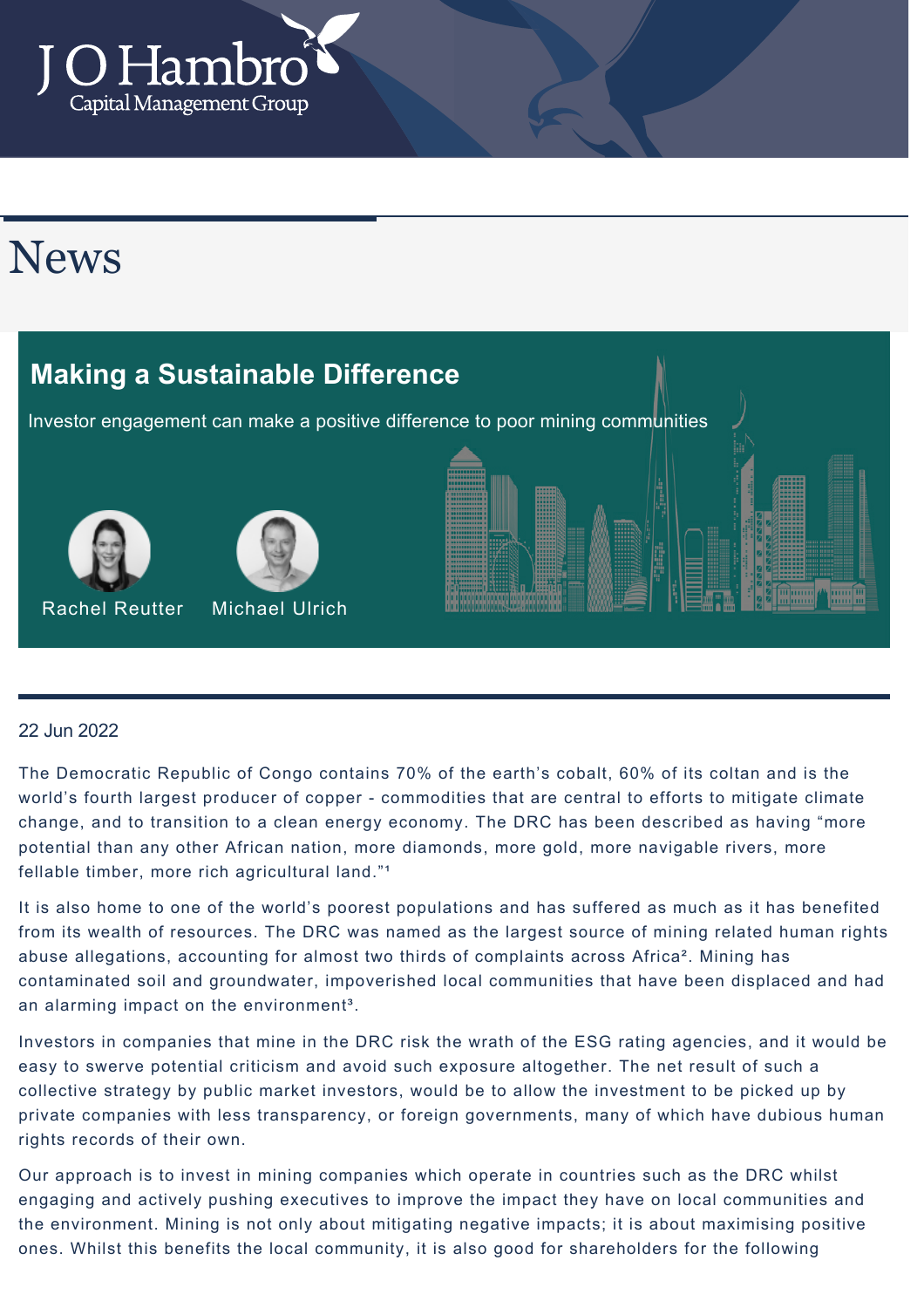reasons:

• The 'licence to do business' is increasingly important in a world where supply is constrained and host countries can choose who they are willing to work with

• The financial impact of a hostile local community is borne through strikes, protests and withdrawal of mining rights

• Better disclosure of steps taken to improve the impact of mining on local communities can shift the culture of an organisation to one that is less likely to be hindered by regulatory fines and operational restrictions

• There should be a long-term financial benefit to utilising the skills of local businesses rather than importing these products from overseas

There are many good examples of positive impacts. Barrick Gold's Kibali mine in the DRC has led to incountry investment of around \$4bn, including \$1bn in taxes and royalties and \$191m on infrastructure and community support. This includes investment in schools, clinics, water sources and sporting facilities. The company has enabled the establishment of farms producing maize, cocoa trees, poultry and livestock. They have set up vocational and technical education teaching skills such as carpentry, welding and masonry and a women's leadership programme. Thanks to the upgrading of the road to the town of Aru, the journey time has reduced from several days to just a few hours

Whilst individual reports of successes are to be welcomed, what the investment industry is missing is a way to objectively assess community impact. Disclosure on community projects is generally poor and reporting on measurable outcomes is non-existent.

We have proposed to the boards of the three mining companies we own in our fund, specific actions that would improve transparency, enable shareholders to hold management to account and ultimately encourage greater focus on community impact.

We continue to have ongoing discussions with executive teams and heads of sustainability at Anglo American, Barrick Gold and Glencore. Our objectives are shown below, albeit they are tailored in each company's case. Overall, progress is being made in the right direction, but the pace of improvement needs to accelerate.

The current industry fashion is to ringfence these conversations as sustainability engagements. In reality they are no different from conversations encouraging a more prudent balance sheet, cleaner accounting or better remuneration policies. In all instances we are making the case for long term investors, often against the voices of short-term traders or the silence of the passive and quant funds.

Inevitably, somewhere within the hundreds of mines operated or owned by the three mining companies in our portfolio, a poor decision will again be made in relation to a local host community. When it does, our efforts to hold management to account and demand improvements will win us no friends with ESG rating agencies. What it might achieve is a growing awareness among senior executives that a significant body of shareholders are paying attention and expect them to do better.

Mining companies have the potential to destroy the lives and the environment of the communities in which they operate. However, the mining industry as a whole has an opportunity to demonstrate that it can have a positive impact on host communities such as those in the DRC. We expect those companies that can best demonstrate this to deliver the best long term financial returns.

Building on industry expertise within bodies including the Initiative for Responsible Mining Assurance, and our sister company Regnan, we have advocated for improved disclosure by the mining companies we own. Whilst there are notable successes, such as the progress that Anglo American have recently reported in implementing relevant third-party assessments across a number of mines, the road ahead is long. With a well-resourced team and a 28-stock portfolio, we're fortunate to be able to dedicate so much time to engaging with companies, something which we believe sets us apart from our peers.